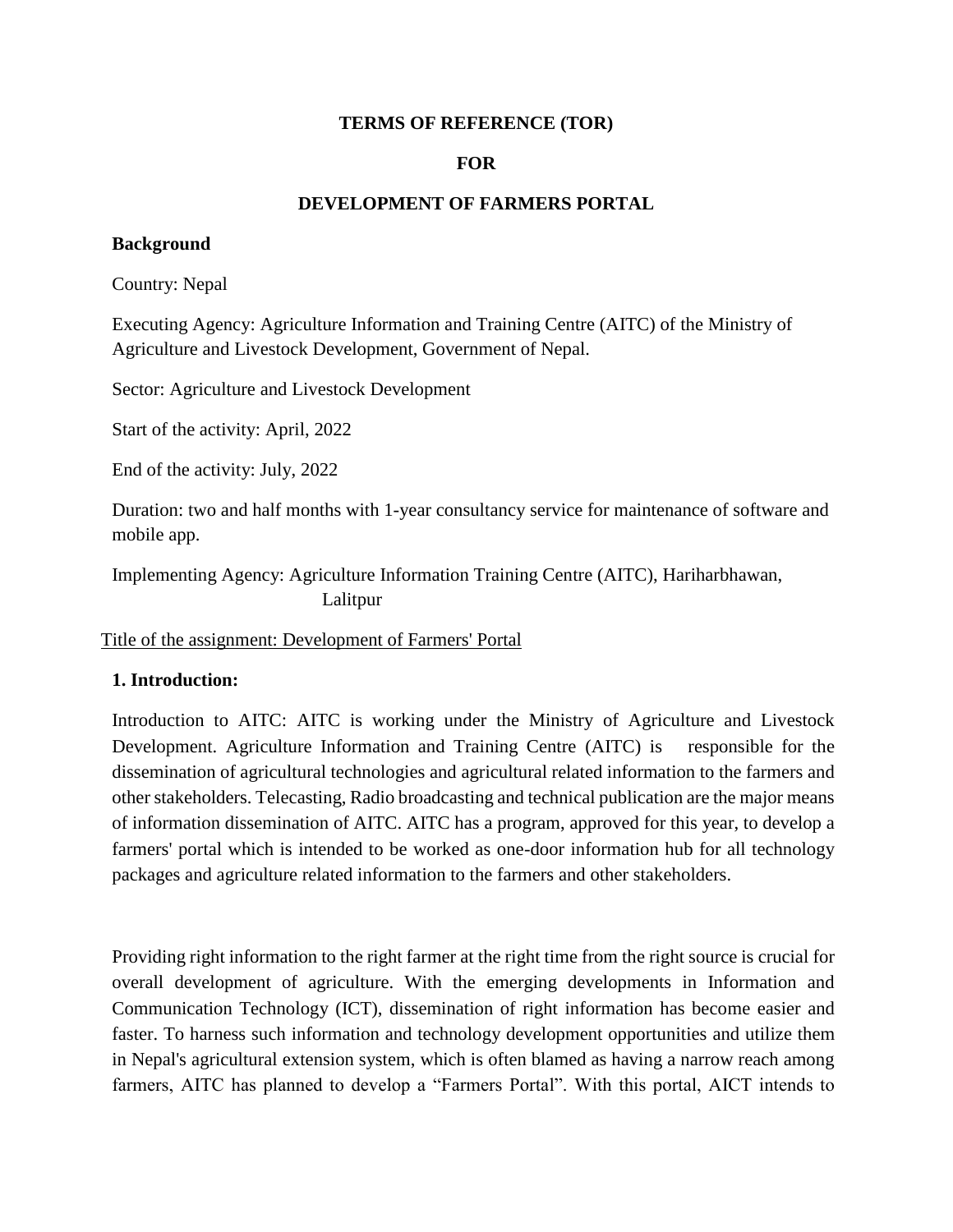provide agriculture related data and information to the farmers and other agricultural stakeholders in an 'all in one' model. This ToR is developed to purchase consulting services to develop 'Farmers' Portal' from interested and eligible consulting firms and/or companies.

## **2. Objectives**

Farmers Portal, a web and android mobile app-based system, manages agriculture related data and information to be used by farmers and agricultural stakeholders.

The development of online Farmers Portal under AITC aims to:

- provide easy access to information and data to the farmers and other stakeholders
- aggregate data and information from different agricultural organizations (for example, seed information from SQCC, fruits seedlings/saplings from NCFD, Plant quarantine and pesticide information from PQPMC, indigenous and genetic resource information from CCDABC, notice and other information from Provincial MOLMAC, DoAD, DoLFD and other offices, Agriculture notices and other information from local Governments.
- provide packages of practices of different crops and different livestock production practices useful for famers from NARC and other agencies
- manage database of different resource centres
- make available notices released from various agricultural organizations (State level, Provincial level and Local Government level)
- Provide space of forms and format for application for subsidized program for farmers and entrepreneurs.
- provide information regarding agricultural and livestock insurance and calculation of insurance premium
- provide list of contact details of all agricultural and livestock related government and nongovernment organizations

## **3. Scope of the work**

The entire work under this consulting service is planned to focus on Farmers Portal Development to provide one door information system of MOALD. Consultant will be responsible for conducting necessary consultation meetings MOALD stakeholders especially with AITC. Expert and senior officer will be invited to update the progress and get feedbacks during the tenure. Draft final report of this service should be prepared by the consultant and be presented in the expert meeting for feedback. The constructive suggestions and feedbacks from the expert meeting workshop must be incorporated in the final report.

The entire work under this consulting service is planned to be carried out in 3 phases: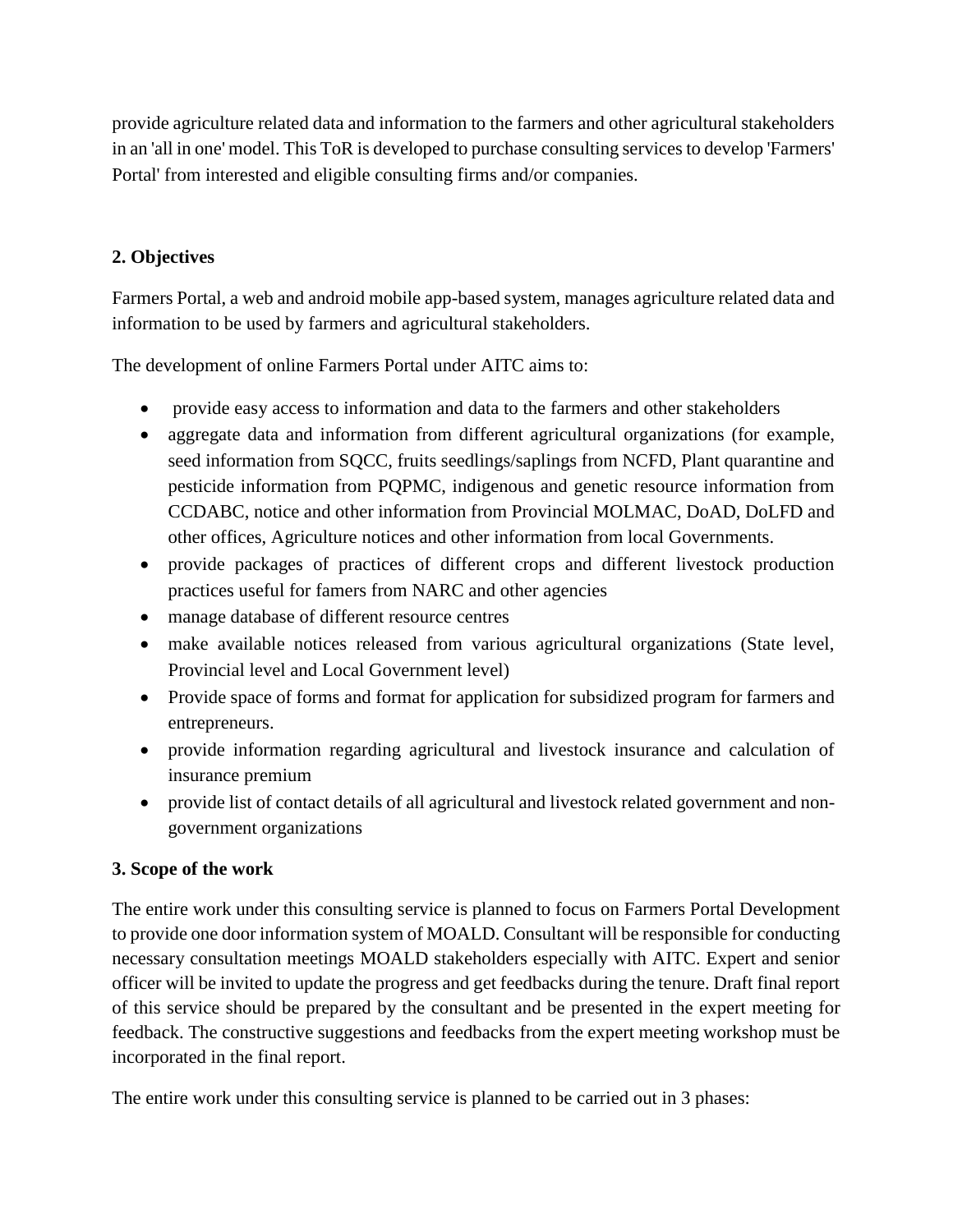#### **Phase I: Consultation phase**

In the first phase, consultant will prepare a design of the Farmers Portal based on defined objective/s. And design of the software and mobile app will be finalized in an inception workshop with the concerned stakeholders. After accommodation of the inputs received in the inception workshop, the design of the software will be finalized by the consultant and get approved from the AITC.

## **Phase II: Software preparation phase**

Based on the approved design, the consultant will develop the software and mobile app with the necessary consultation with AITC Officials. The developed software will be tested and orientation training to the users will be carried out along with the provision of user's guide by the consultant.

#### **Phase III: Data entry phase**

The consultant will enter the initial data and information required in the Farmers Portal provided and verified by AITC.

## **Phase IV: Finalization and Reporting**

A validation workshop will be organized by the consultant in consultation with AITC. The software, mobile app and its features will be demonstrated in the workshop. The inputs received in the workshop will be accommodated in the software. Final software and mobile app will be handed over to AITC along with the report covering the entire sets of tasks. Consulting firm continue to operate and maintain the software and mobile app for one year.

Consulting firm must treat the data and information collected for this purpose confidentially and must not use collected data and information for other purposes. All the modules should be developed in Nepali Language and should be developed both in Web based and android based mobile application. The consulting firm should keep all codes and data as confidential and hand them over to the AITC at the end of the assignment.

#### **4. Deliverables and Due Dates**

Deliverables include up-to-date Farmers Portal software and mobile app along with the inception report, validation workshop report, users' guide and final report. The final design of the software must be in line with objectives of the consultation service. Final report should cover the entire set of tasks and submitted to AITC.

| <b>Deliverable</b>                                                         | <b>Time Line</b>            |
|----------------------------------------------------------------------------|-----------------------------|
| Inception report and inception workshop                                    | Within 15 days of agreement |
| Farmers Portal (web based and mobile app   Within 1.75 months of agreement |                             |
| based) development with initial data and                                   |                             |
| information management                                                     |                             |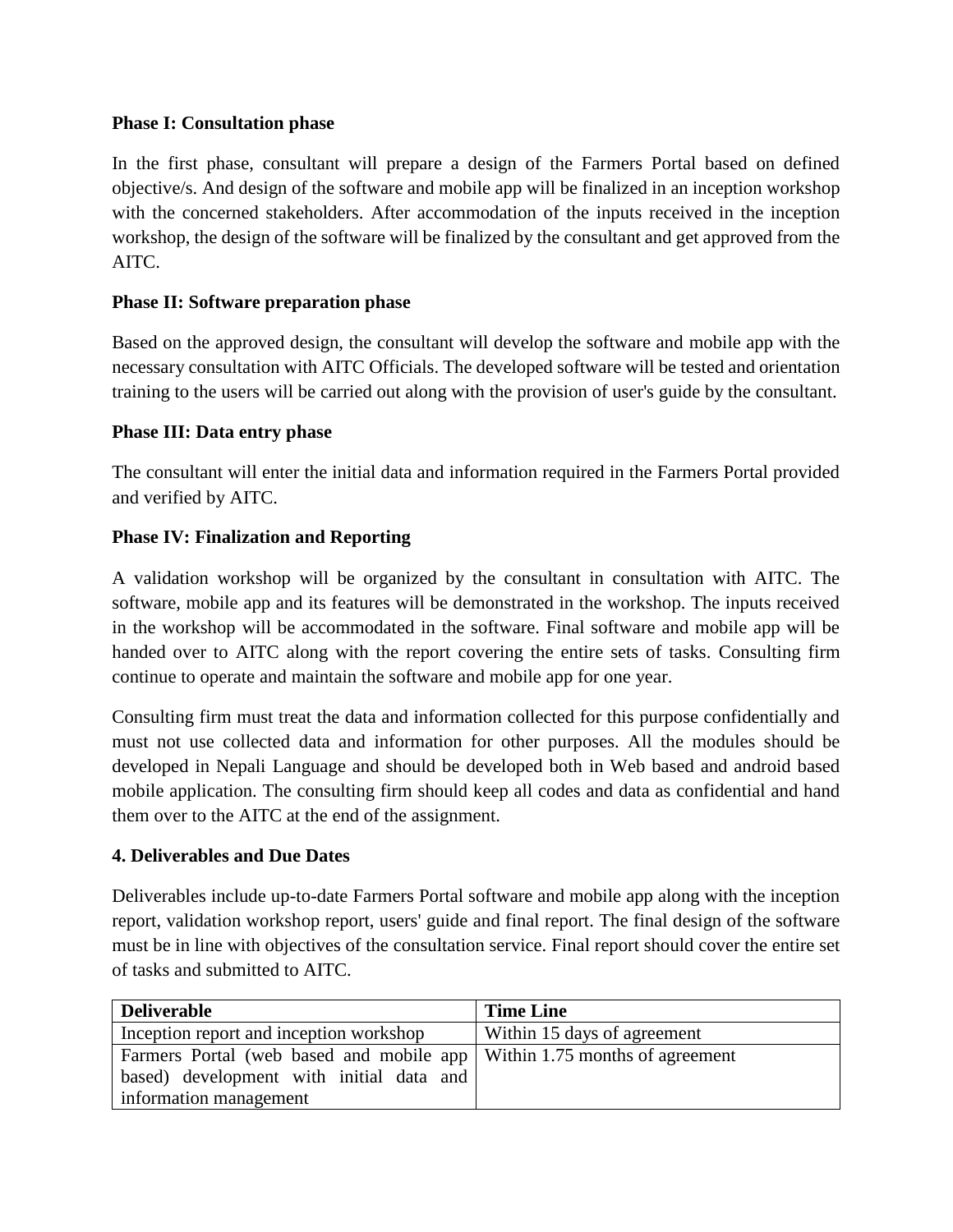| Validation workshop report                                                  | Within 2 months of agreement |
|-----------------------------------------------------------------------------|------------------------------|
| Final Completion Report (5 copies), users'   Within 2.5 months of agreement |                              |
| guide and launch of ready to use' 'Farmers'                                 |                              |
| Portal' and handing over of all the codes and                               |                              |
| data used in the portal, and end of assignment                              |                              |
| Consultation service for maintaining and For 1 year                         |                              |
| maintenance of the portal                                                   |                              |

# **5. Client Inputs**

To support and facilitate the tasks identified in the ToR, AITC will provide the following support services.

- i. Space for consultant to carry out liaison works. This should not rule out the possibility of renting space for this service.
- ii. Make recommendation with different concerned government organizations for compilation and accumulation of data and information regarding agriculture and livestock required for Farmers Portal.
- iii. Coordination task for the meeting, workshop and consultation.
- iv. Timely disbursement of funds as per contract.
- v. Designate a nodal person for routine contacts.
- vi. Other supports as deemed necessary and mutually agreed.

## **6. Qualification of the consulting firm**

Bidding firm must have the provision of providing Consultancy service. Firm should have minimum 7 years of working experience in software development. Firm must have accomplished minimum 10 assignments of working with government organizations with software or mobile app development for database management. Agricultural related assignments will be given additional advantages.

## **1. Team leader: (1)**

The team leader must have completed master degree in related field and a minimum of 5 years of experience in software development sector. S/he must have proven track record of software development along with management, leadership, and coordination skills. S/he must have led minimum 5 projects related to software development sector. Consulting Firm must submit CV of Team leader with support documents.

## **2. System Analyst: (2)**

The System Analysts Must have a bachelor's degree in IT/ICT/Computer Science/Computer Engineering/Computer Application. Minimum 2 years of experience in Software development. Consulting Firm must submit CV of System Analyst with support documents.

## **3. Database Administrator: (2)**

The Database Administrator Must have a bachelor's degree in IT/ICT/Computer Science/Computer Engineering/Computer Application with 2-year experience in working with database such as MySQL or Postgre SQL or Mongodb or Oracle, REST API. S/he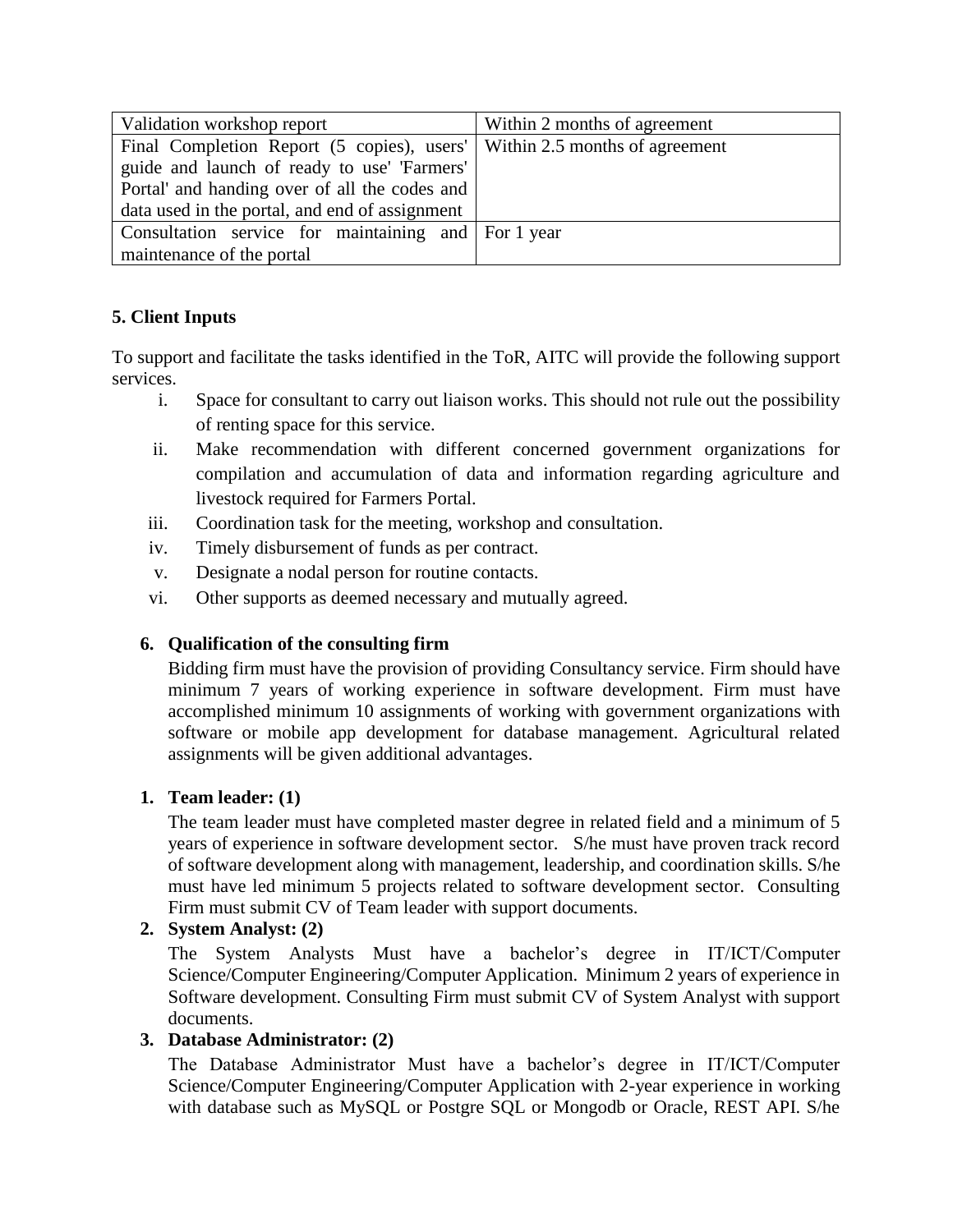must know the web development programming using PHP, Python or relevant language or any framework used for the app and web server. Consulting Firm must submit CV of Database Administrator with support documents.

## **4. System UI developer: (1)**

The System UI develop must have 1-year experience in working in software design with bachelor's degree in IT, CSIT or computer engineering. Consulting Firm must submit CV of System UI developer with support documents.

#### 5. **Data and Information Operator (1)**

The Consulting firm must assign one data and information operator. S/he must have completed B.Sc. Agriculture and have good typing skills. S/he must have adequate knowledge in Ms Word, MsPowerPoint, and Ms Excel and have good knowledge on working TOR of different agricultural organizations. Consulting Firm must submit CV of data and information operator with support documents.

#### **7. Technical Information:**

Technical information required for the Farmers Portal:

#### a. User Categories

| Role                | Permission                      | Remarks                    |
|---------------------|---------------------------------|----------------------------|
| 1. Super Admin Role | Access rights to all modules    | 1 user for AITC Chief      |
|                     | <b>Listing Primary Data</b>     |                            |
|                     | Creating users and granting     |                            |
|                     | privileges                      |                            |
|                     | <b>Validating Data</b>          |                            |
|                     | <b>Publishing Reports</b>       |                            |
|                     | Add Information and Data        |                            |
| 2. Manager Role     | Data Entry and updated          | 5 users for AITC Team      |
|                     | information of different        |                            |
|                     | sectors                         |                            |
| 3. Login User       | Agriculture related             | Registered based verified  |
|                     | <b>Government Organizations</b> | users                      |
| 4. Public Users     | Farmers and agricultural        | View and generate required |
|                     | stakeholders                    | data and information.      |

#### b. Platform

- i. RDBMS : MySql
- ii. Language : PHP
- iii. UI Design : Responsive Design
- iv. Framework: Python, Drupal or any framework

c. Modules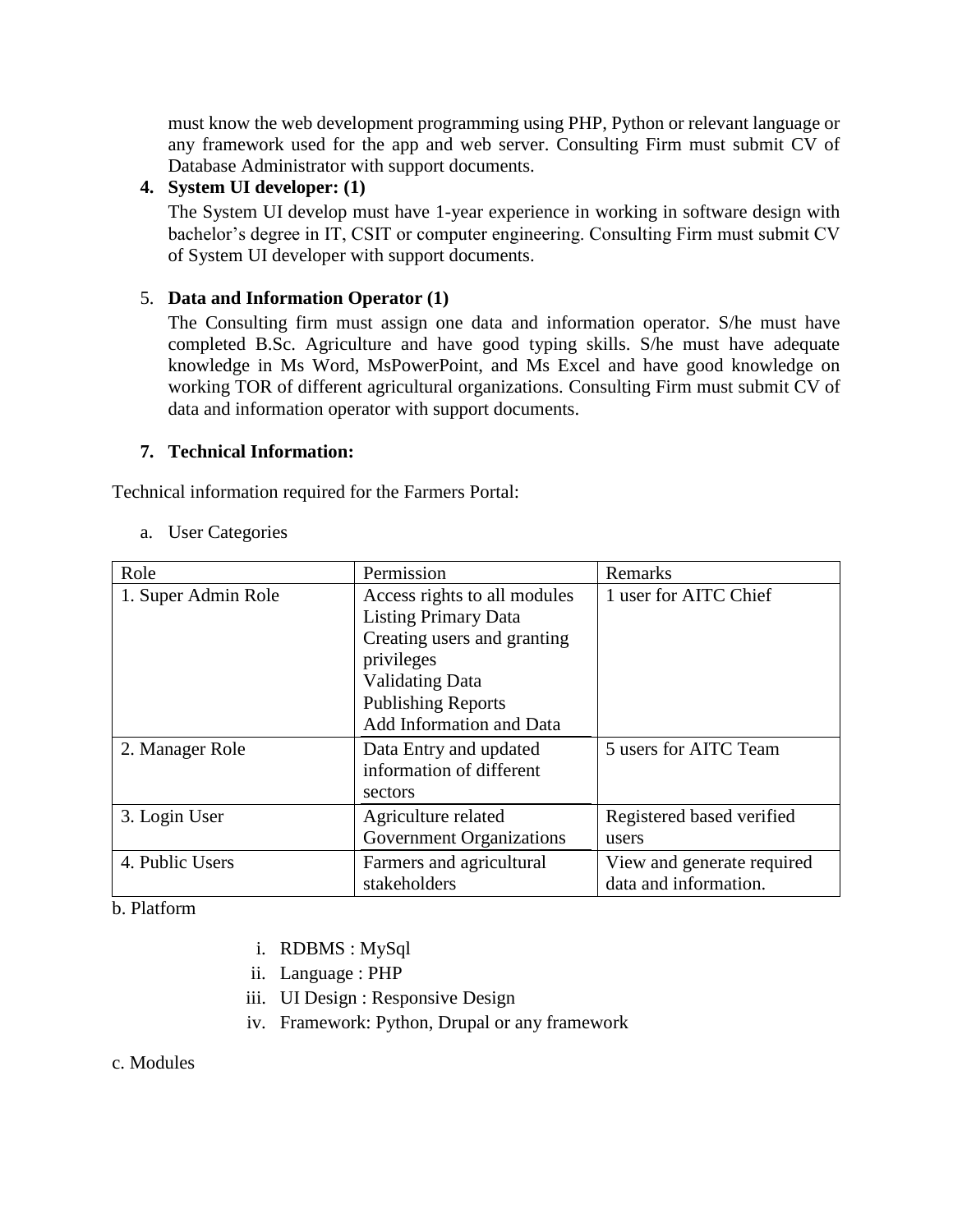**1) Agricultural Package of Practices Module:** This module should include the package of practices of major agricultural commodities. The package of practices should be gathered and maintained in the portal as below and should display the content with a click.

| Name of Commodity              |
|--------------------------------|
| Variety Name                   |
| Scientific name                |
| Introduction                   |
| Uses                           |
| <b>Climate Requirement</b>     |
| Soil requirement               |
| <b>Production Practices</b>    |
| Disease Management             |
| Physiological Disorders        |
| <b>Insect Pest Management</b>  |
| <b>Harvesting Technologies</b> |
| <b>Post-Harvest Handling</b>   |
| <b>Market Management</b>       |

**2) Livestock Production Management Practices Module:** This module should include the package of rearing major livestock, poultry and fisheries. The package of practices should be gathered and maintained in the portal as below and should display the content with a click.

| Name of Livestock            |
|------------------------------|
| <b>Breed</b>                 |
| Characteristics              |
| <b>Housing Management</b>    |
| <b>Bio-sanitary Measures</b> |
| Disease Management           |
| Pest Information             |
| <b>Feeding Practices</b>     |
| <b>Production Techniques</b> |
| Market Management            |

**3) Frequently Asked Questions Module:** This module should adjust around 1000 plus questions and answers being asked by farmers under Kissan Call Center of AITC.

| Question              |  |
|-----------------------|--|
| Answer                |  |
| Category              |  |
| Crop / Livestock Name |  |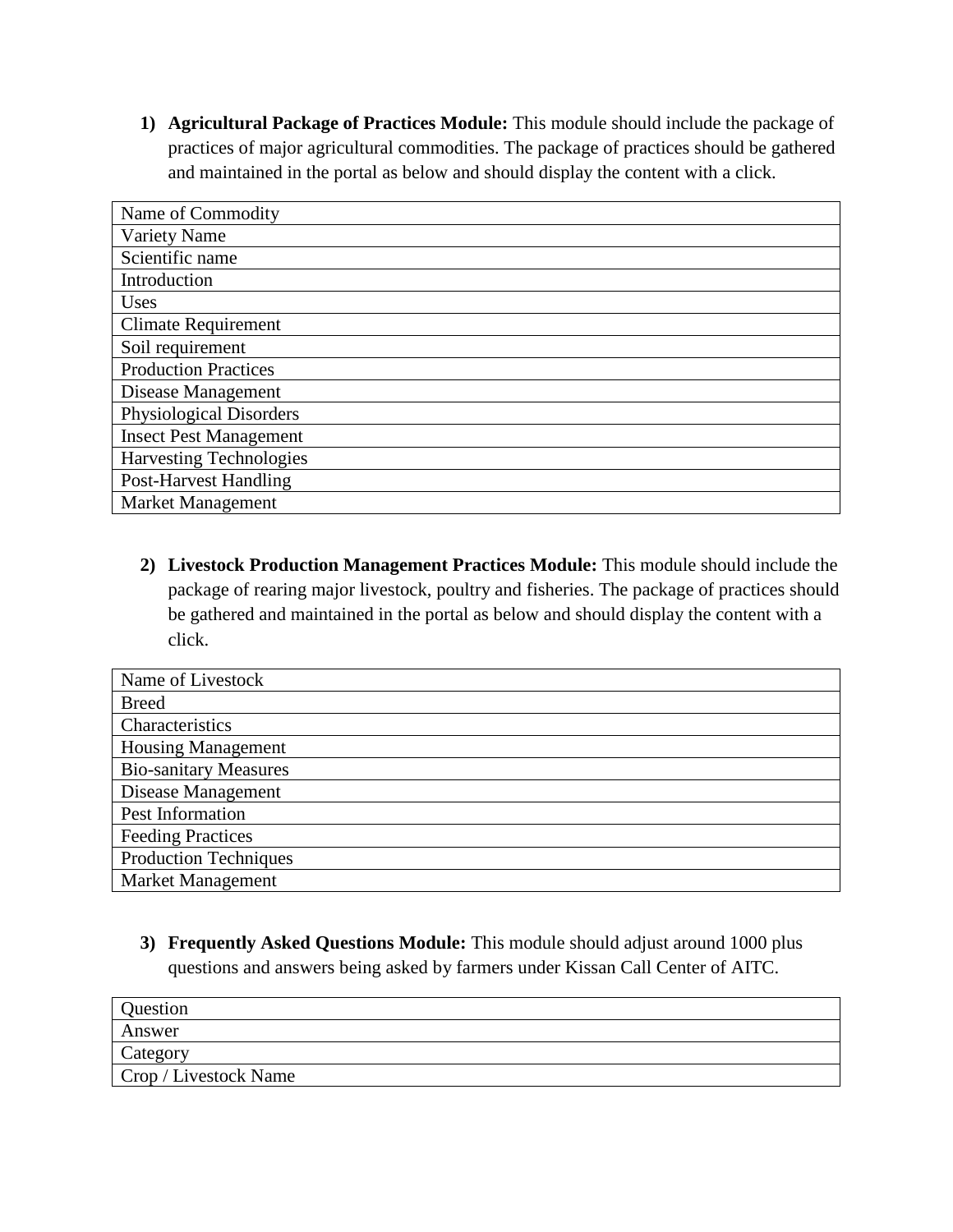- **4) Weather Information:** Contextual information of weather should be integrated. Weekly Agriculture weather bulletin should be incorporated.
- **5) Seed and Sapling Information:** All the registered and released varieties should be managed under this module. Database of seed suppliers should be managed. Along with crop seed database, breeds of livestock information, seedlings/saplings of fruits and should be incorporated.
- **6) NARC Technologies:** Under this module, the recent highlighted technologies developed under NARC should be focused. Crop and Livestock wise technologies developed should be categorized and disseminated.
- **7) Machineries Information:** Under this module, information of machineries and their specifications should be maintained. List of major suppliers and list of custom hiring centers established under different agricultural program should be managed.
- **8) Fertilizer Information:** Fertilizer information is the most crucial for the farmers. The need of fertilizer for crop production should be managed within the portal. Based on the soil test, fertilizer recommendation should be generated as a fertilizer calculator. Along with fertilizer information, there should be information regarding the list of cooperatives or suppliers who can supply fertilizers.
- **9) Agricultural and Livestock Sector Notice:** Under this module, all the notice released from State, Province and Local Government Level should be integrated. Farmers or stakeholders should get facility to search the notice District wise or local government wise.
- **10) Organizational Database**: Under this module, the list of all of the government agricultural organizations should be managed with contact details.
- **11) Form and formats of different agricultural subsidy program:** Under this module, all the form and formats required for getting or applying for the subsidy program should be managed and displayed.
- **12) Agriculture and Livestock Business Plan Sample format for Subsidized Loan Application:** Government of Nepal have focused on the subsidized loan. But due to lack of proper business plan sample and format, farmers are not able to get subsidized loan. This module should have managed the sample of business plan of major commercial agricultural and livestock commodities.
- **13) Agricultural Information Dissemination Mobile App:** An android based mobile should be developed for the dissemination of major agriculture information and for linkage of stakeholders with AITC.

All the modules should be developed in Nepali Language and should be developed both in Web based and android based mobile application. The developed software should be operated for one year with the PCS operator of consulting firm. After the consulting service, the whole system should be handover to the AITC